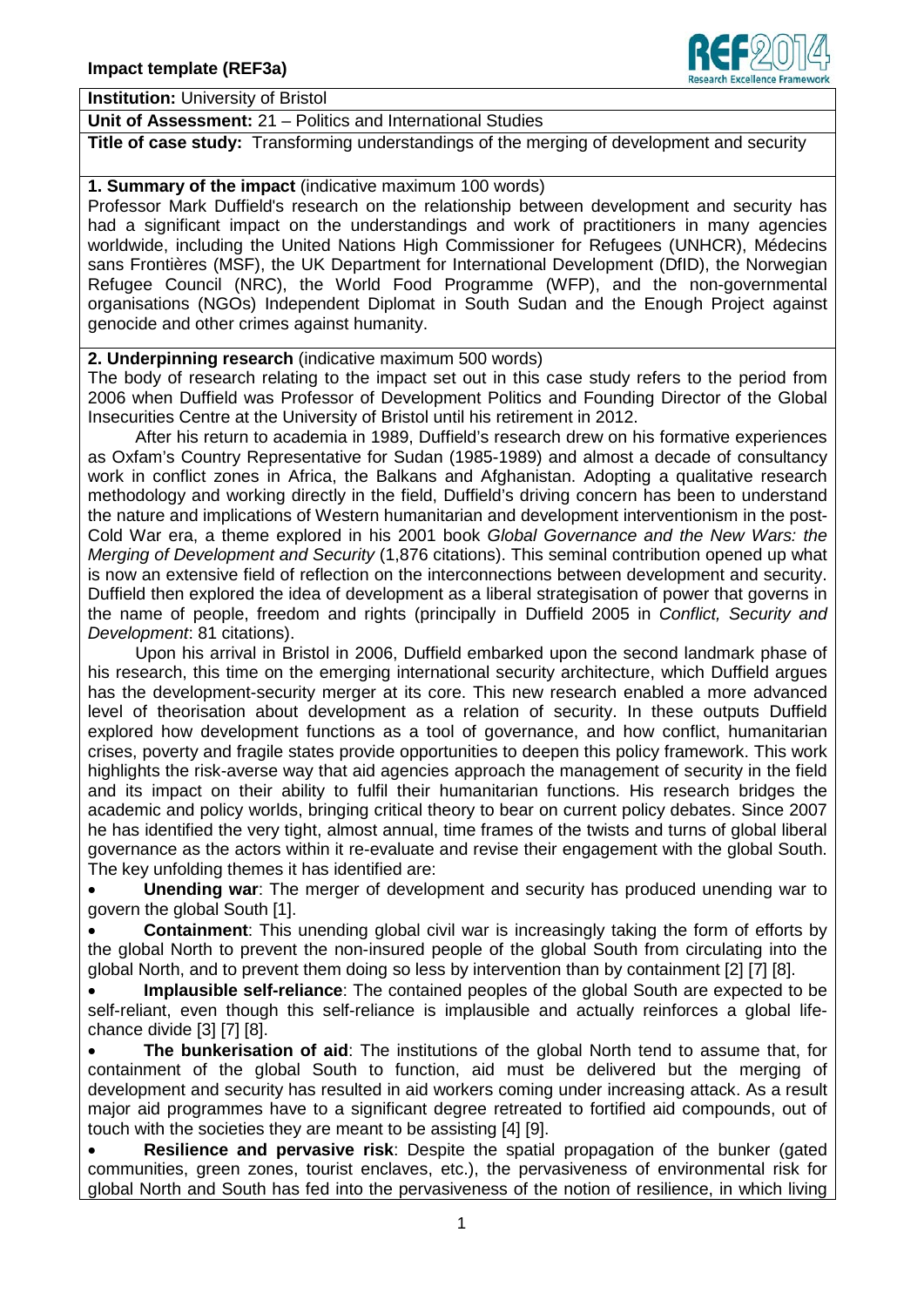

with risk and coping with its realisation are increasingly normalised and yet beyond many [5] [9]. • **Remote management of aid**: The failures of bunkerised aid, implausible self-reliance and the demand to be resilient have led to a mostly fruitless search for methods of remote management in order to deliver effective aid while limiting the risks to aid workers [6] [9]. **3. References to the research** (indicative maximum of six references) **Outputs** [1] Duffield, M. (2007) *Development, Security and Unending War: Governing the World of Peoples*, Cambridge: Polity Press. 497 citations. Submitted to RAE 2008. Can be supplied upon request. [2] Duffield, M. (2008) 'Global Civil War: The Non-Insured, International Containment and Post-Interventionary Society', *Journal of Refugee Studies*, 21(2), 145-165. doi: 10.1093/jrs/fem049. Peer reviewed. Impact Factor: 0.383. 5-Yr Impact Factor: 0.956. 46 citations. [3] Duffield, M. (2010) 'The Liberal Way of Development and the Development-Security Impasse: Exploring the Global Life-Chance Divide', *Security Dialogue*, 41 (1): 53-76. doi: 10.1177/0967010609357042. Peer reviewed. Impact Factor: 1.612. Ranking: 12/82 in International Relations. 68 citations. [4] Duffield, M. (2010) 'Risk Management and the Fortified Aid Compound: Every-day life in Post-Interventionary Society', *Journal of Intervention and Statebuilding*, 4 (4) 453-474. doi: 10.1080/17502971003700993. Peer reviewed. 29 citations. [5] Duffield, M. (2011) 'Total War as Environmental Terror: Linking Liberalism, Resilience and the Bunker', *South Atlantic Quarterly*, 110 (3): 757-769. doi: 10.1215/00382876-1275779. Peer reviewed. 9 citations. [6] Duffield, M. (2012) 'Challenging Environments: Danger, Resilience and the Aid Industry', *Security Dialogue*, 43(5), 475-492. doi: 10.1177/0967010612457975. Peer reviewed. Impact Factor: 1.612. Ranking: 12/82 in International Relations. 7 citations. **Grants** [7] Duffield, M. (Principal Investigator - PI) (2007-08) *On the Edge of 'No Man's Land': Chronic Emergency in Myanmar*, Office of UN Resident Coordinator/Humanitarian Coordinator and United Nations Office for the Coordination of Humanitarian Affairs (UNOCHA), £15,000. [8] Duffield, M. (PI) (2008) *Evaluation of UNHCR's Reintegration Operation in Southern Sudan*, Geneva: UNHCR, £12,000. [9] Duffield, M. (PI) and Collinson, S. (Co-Investigator) (2010 - 31 January 2013) *Achieving Policy Coherence in Challenging Environments: Risk Management and Aid Culture in Sudan and Afghanistan*, ESRC-DfID Joint Fund for Poverty Alleviation Research, £406,809. **4. Details of the impact** (indicative maximum 750 words) **Foundations** Duffield's impact since 2008 has its foundations in his directly relevant and considerable experience in the field. From 1985-1989, he was Oxfam's Country Representative in Sudan, responsible for managing under challenging conditions what was, at the time, its largest overseas humanitarian and development programme. In 1991 Duffield was commissioned to write an internal agency report, *Oxfam's Emergency Response to the Gulf War.* In 1993 Norwegian Church Aid appointed Duffield PI on a project investigating humanitarian intervention in Ethiopia and Eritrea. In 1994 he produced a report for the United Nations Children's Fund on *Complex Political Emergencies in Angola and Bosnia.* In 1994-95 Duffield was appointed Team Leader by the Catholic Association for Development to evaluate the *Sudan Emergency Operations Consortium*. In 1995-96 he was commissioned by the United Nations Department of Humanitarian Affairs to coordinate the *Evaluation of the UN's Operation Lifeline Sudan*. In 1996 the Swedish International Development Co-operation Agency employed Duffield to work on its *Evaluation of Social Reconstruction in Croatia and Bosnia*. In 1998 DfID appointed him to lead an evaluation team on the *DfID Contribution to Poverty Reduction in Mozambique*. In 1999-2000 he was Team Leader (North Sudan) on the *Evaluation of European Commission Humanitarian Office Assistance to Sudan*. In 2001 he led a research team to evaluate the UN's Strategic Framework for Afghanistan. Thus, over nearly two decades Duffield had extensive exposure to humanitarian and aid agencies and donor governments, allowing him to develop formal and informal ties with a wide range of key actors. This close, sustained involvement with diverse agencies, issues and crises brought the merging of development and security to his attention.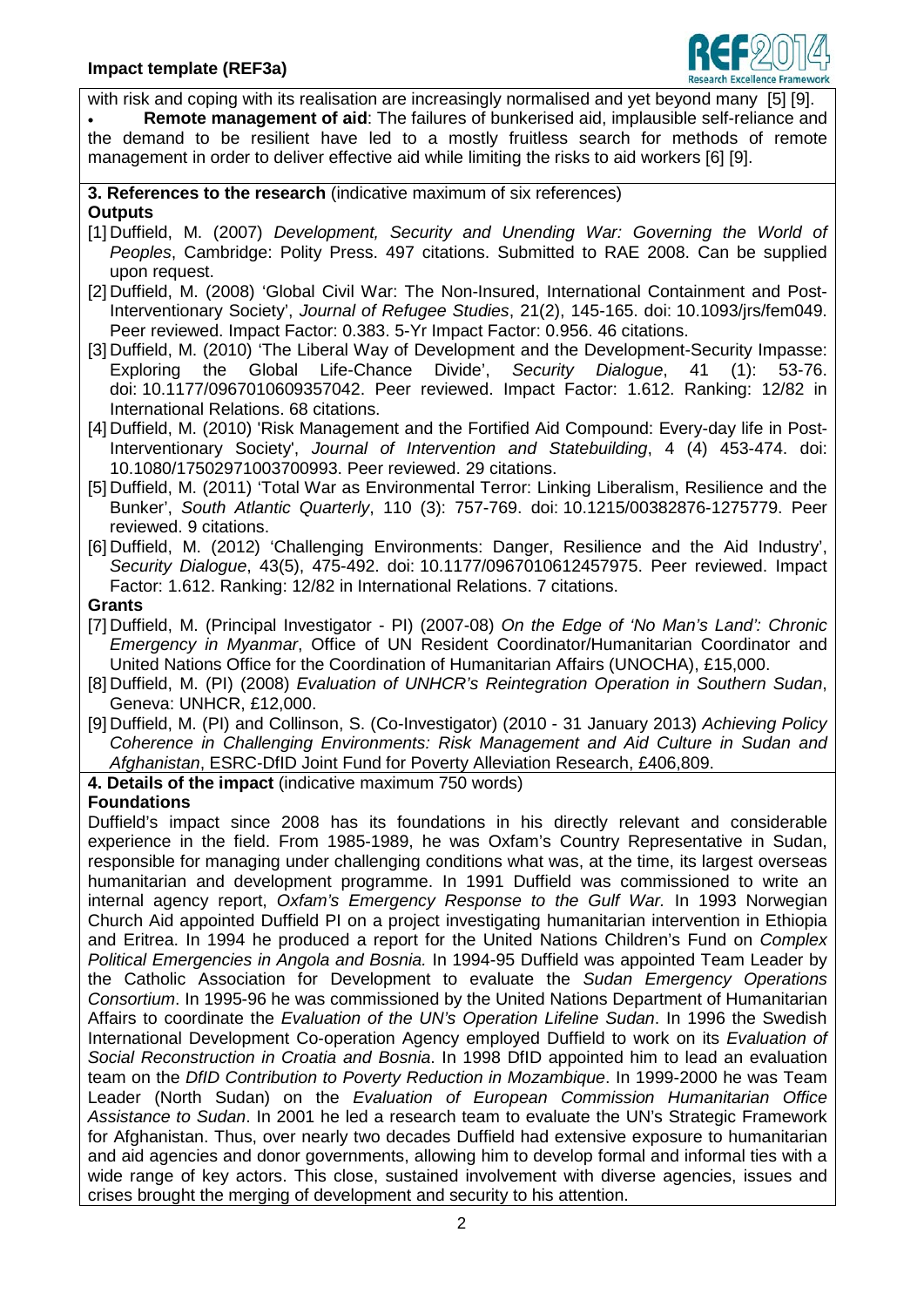

## **Impact 2008-13**

 The thinking developed in Duffield's research [1] was brought to bear on two UN-funded missions [7] [8] at the start of this period which in turn led to a further research output [2]. In 2007- 08 he headed a research team examining how development agencies operate in the 'difficult environment' of Myanmar and in 2008 he ran the evaluation of UNHCR's reintegration programme in South Sudan and Blue Nile State. Through these engagements two new themes of his work came into focus – implausible self-reliance and aid bunkerisation. This led directly to Duffield's 2010-13 ESRC-DfID project [9] on achieving aid policy coherence in challenging environments. It was conducted in conjunction with the Overseas Development Institute (ODI)'s Humanitarian Practice Network (HPN) which has members in over 130 countries. It also had an International Reference Group (IRG) throughout as a platform for two-way learning. The IRG was exceptionally high level and wide-ranging including the following and their representatives: UN Office for the Coordination of Humanitarian Affairs; European Inter-agency Security Forum Coordinator; WFP; US Agency for International Development Senior Adviser on Business Transformation and Bureau of Policy Planning and Learning; Senior Advisor, Emergencies, Danish Church Aid; Humanitarian Director, Oxfam; Policy Development and Evaluation Service, UNHCR; US Social Science Research Council; Director, Humanitarian Policy; Save the Children Fund, Somalia; Director, Humanitarian Practice Group, ODI; DfID Stabilisation Unit; Director, Humanitarian Accountability Partnership International; Head of Humanitarian Section, Danish Ministry of Foreign Affairs; Interpeace; Peace Training and Research Organisation, Afghanistan. This degree of buy-in is indicative of the attention paid by top practitioners to his research.

 The ESRC-DfID project has brought to the attention of practitioners Duffield's two latest themes – the problems for resilience posed by pervasive risk [5] and the difficulties faced by attempts at the remote management of aid as a response to the risks faced by aid workers [6]. They and others are trying to think through its implications. Duffield spoke in March 2010 at a Wilton Park conference supported by the Australian Agency for International Development, Royal Norwegian Ministry of Foreign Affairs, Swedish International Development Cooperation Agency and Foreign Office with senior figures from the International Security Assistance Force in Kabul, DfID, the UN Mission in Afghanistan and the US Department of Defence. These issues, including explicit reference to Duffield's work, formed part of the discussion of the High Level Expert Forum on Food Security in Protracted Crises at the headquarters of the Food and Agricultural Organisation in Rome on 13-14 September 2012 [j]. In May 2013, Duffield presented at the Danish Institute for International Studies on the rise of humanitarian remote management and the respondent was the Secretary General of the Danish Red Cross [\(http://subweb.diis.dk/sw128386.asp](http://subweb.diis.dk/sw128386.asp)**).**

 Policymakers and aid workers of many kinds report that Duffield's research has had a major impact on their thinking and practices. An independent consultant advising DfID on conflict analysis and formerly of Oxfam has described how Duffield's groundbreaking work made practitioners aware that aid was being managed from a security perspective. The consultant highlighted how specialists in the field refer to Duffield's work since he is considered one of a small number of key worldwide experts on the relationship between aid and security, and the politicisation of aid more generally [b]. The WFP has highlighted the importance and relevance of Duffield's work on issues related to humanitarian space, in particular the politicisation of aid and the bunkering of the aid industry, and its impact on access and the relationship between aid workers and beneficiaries. The WFP concurs with Duffield's position that practitioners are not as close to the community as they need to be in order to understand beneficiaries' needs. Furthermore, the WFP anticipates that Duffield's research on the security/development nexus and the containment of populations will likely inform future work undertaken by WFP on the complexity of forced migration [b]. Independent Diplomat's Representative in Juba, South Sudan, has highlighted the importance of Duffield's work [4], which he valued enough to disseminate widely to contacts in the aid community and to Government of South Sudan officials. The Juba Representative stated that he delivered a lecture recently at the Danish Defence Academy in which he had cited Duffield extensively [e]. The co-founder of the Enough Project on ending genocide and crimes against humanity in Africa has said that Duffield's work has been central to the NGO's understandings of conflict dynamics. Duffield's search for answers that go beyond conventional explanations has influenced Enough in its endeavour to seek answers to structural causes, rather than simply proximate reasons for conflict [c]. According to the Research Director